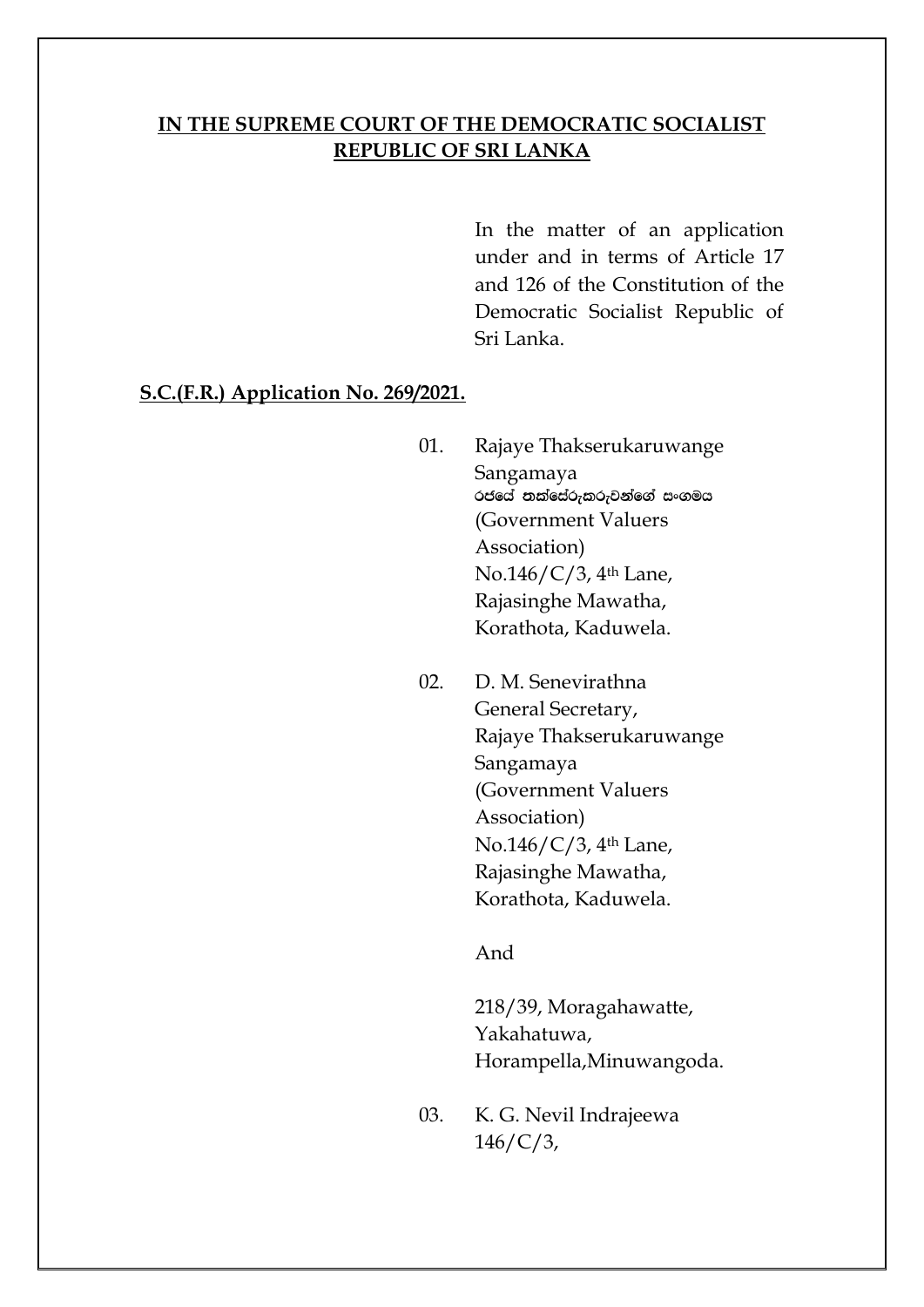4th Lane, Rajasinghe Mawatha, Korathota, Kaduwela.

- 04. D. Keerthi Abeysekera, 7/6, Pragathi Mawatha, Katuwana Road, Homagama.
- 05. N. S. Lakshman Rajapaksha No.6A, G. H. Perera Mawatha, Raththanapitiya, Boralesgamuwa.
- 06. R.L.Jjayantha, 59/12, School Lane, Rukmale, Pannipitiya.

### **Petitioners**

**Vs.**

- 1. P. P. D. S. Muthukumarana Government Chief Valuer, 748, Maradana Road, Colombo 10.
- 2. Hon. Mahinda Rajapaksa, Minister of Economic Policies & Plan Implementation Ministry of Economic Policies & Plan Implementation
- 3. Anusha Palpita Secretary,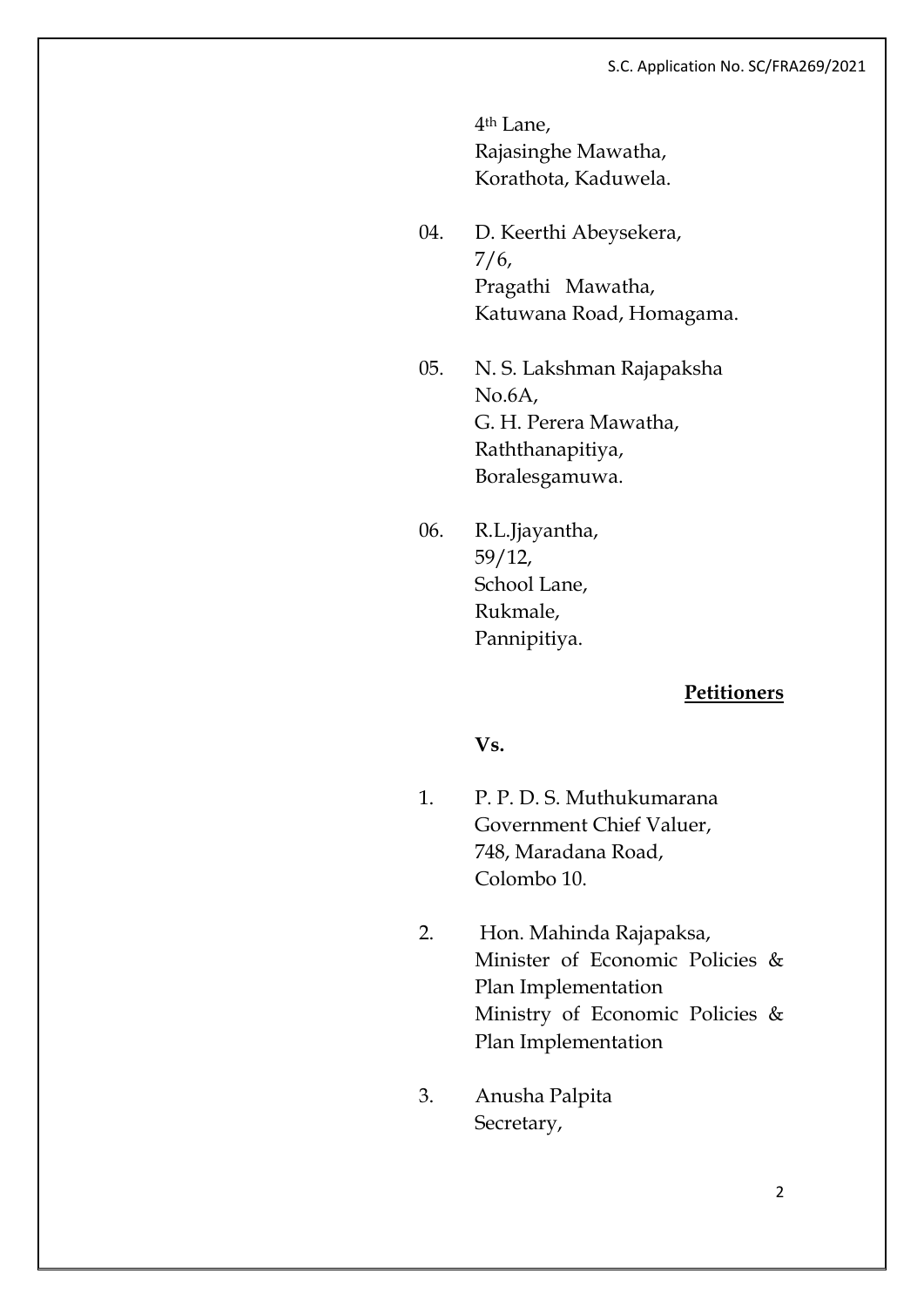Ministry of Economic Policies & Plan Implementation

- 04. S. R. Attygalle, Secretary to the Ministry of Finance Ministry of Finance, The Secretariat, Colombo 01.
- 05. Jagath Balapatabendi Chairman, Public Service Commission.
- 06. Indrani Sugathadasa, Member, Public Service Commission.
- 07. C. R.C. Ruberu Member, Public Service Commission.
- 08. A.L.M. Saleem, Member, Public Service Commission.
- 09. Leelasena Liyanagama, Member, Public Service Commission.
- 10. Dian Gomes Member, Public Service Commission.
- 11. Dilith Jayaweera, Member, Public Service Commission.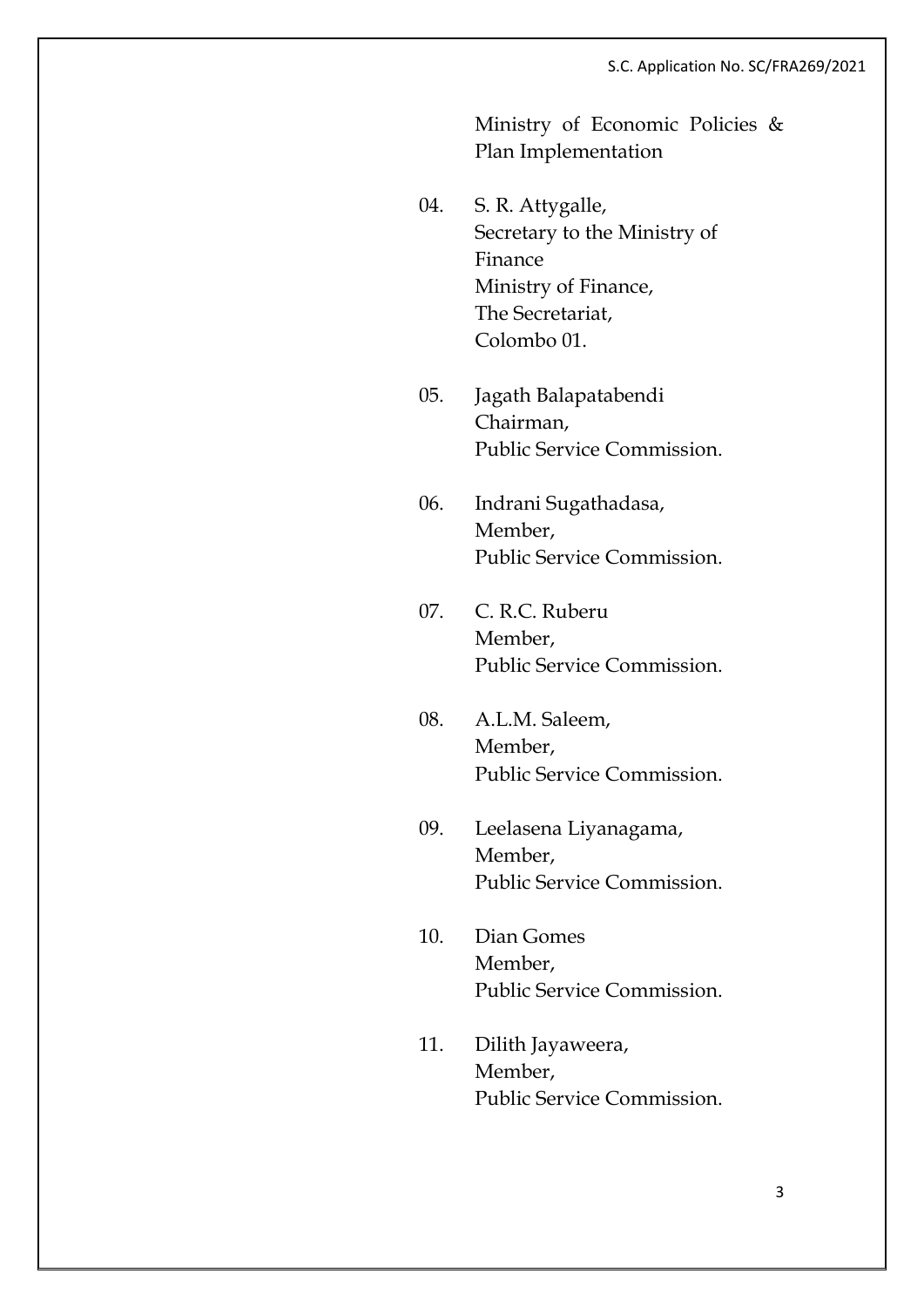- 12. W. H. Piyadasa, Member, Public Service Commission.
- 13. M. A. B. Daya Senarath, Secretary. Public Service Commission,

All 5th to 13th Respondents at Public Service Commission, No.1200/9, Rajamalwatta Road, Battaramulla.

14. Hon. Attorney General, Attorney General's Department, Colombo 12.

### **Respondents**

\*\*\*\*\*\*\*\*\*

**BEFORE** : **E. A. G. R. AMARASEKARA,** J. **A. H. M. D. NAWAZ, J. ACHALA WENGAPPULI, J. COUNSEL** : Dilrukshi Dias Wickramasinghe, P.C. with Dilumi de Alwis and Thishya Weragoda instructed by Sanjay Fonseka for the Petitioner. Viveka Siriwardena, P.C., A.S.G. with Nayomi Kahawita S.C. for the Respondents. **ARGUED ON** : 08th December, 2021

**DECIDED ON** : 17th December, 2021

\*\*\*\*\*\*\*\*\*\*\*\*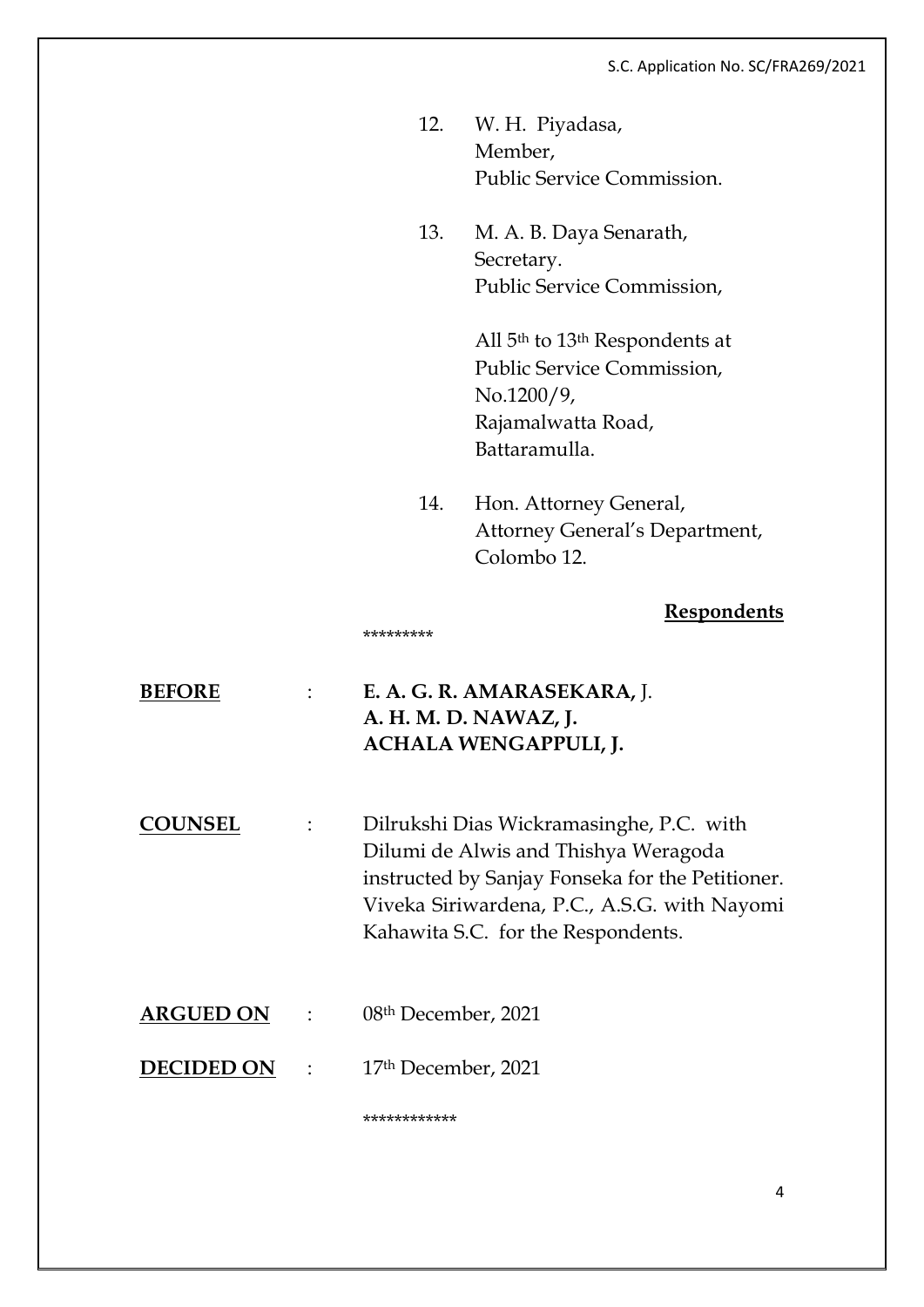#### **ACHALA WENGAPPULI, J.**

The 1<sup>st</sup> Petitioner, a registered trade union (out and mateuration in the 1st Petitioner, a registered trade union  $\infty$  and five of its members (2<sup>nd</sup> to 6<sup>th</sup> Petitioners) have, by their petition dated 2nd September 2021 supported by an affidavit of the 3rd Respondent, invoked the jurisdiction conferred on this Court by Article 126 of the Constitution, alleging that a series of wrongful, illegal, unlawful and arbitrary administrative/executive actions of the 1st Respondent, the Government Chief Valuer *P.P.D.S. Muthukumarana,*  culminated in the publication of a paper advertisement on 17th July 2021 (P46A and B), which meant to favour certain others to score higher marks on seniority whilst having a negative impact on them, are violative of their fundamental rights as guaranteed under Articles  $12(1),14(1)(a),(b),(c),(d)$  and  $(g)$  of the Constitution.

It is averred that the 2nd to 6th Petitioners have been recruited to the Department of Valuation as Grade II of Class III Assistant District Valuers and some of them were promoted as Grade I of Class II Assistant Valuers. It is alleged by the Petitioners that when the 1st Respondent sought to amend the Service Minute of the Sri Lanka Valuation Service arbitrarily in 2017, the 1st Petitioner trade union had launched a trade union action opposing the said move in November 2017, which continued for three months. During this period, the membership of the 1st Petitioner Union had refrained from submitting their progress reports as a trade union action but continued to perform other duties that were allocated to them from time to time. The trade union action was duly informed by letters dated 20th November 2017 and the 1st Respondent was informed of further escalation of trade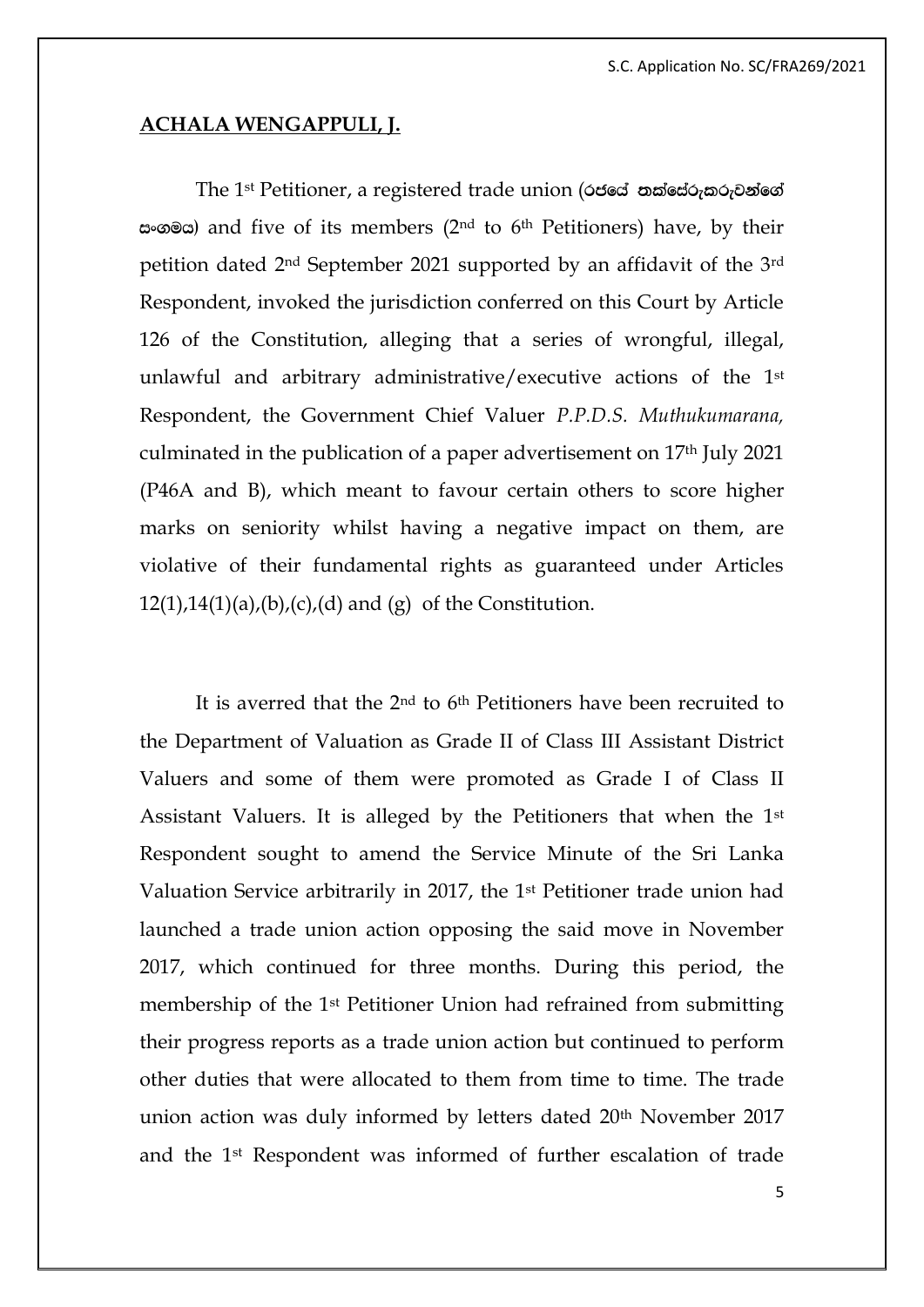union action through a series of letters, in view of the fact that no resolution of the dispute was provided by her.

On 5th February 2018, the dispute was amicably resolved after negotiations with the Hon. Minister of Finance, who agreed that resorting to the aforesaid trade union action will not have any effect on their career prospects. However, it is alleged that the 1st Respondent had directed the Regional Valuers of *Sabaragamuwa* and *Uva Provinces* to temporarily suspend the salary increments for a period of six months in relation to certain officers, an act indicative of *mala fide* on the part of the said Respondent. This suspension was made on the basis that those officers have failed to submit their progress reports for the Month of November 2017. This was strongly objected to by the 1st Petitioner Union by its letter dated 17th August 2018 and the Secretary to the Ministry of Finance was kept informed of this development on 21st January 2019.

The 1st Respondent had inquired from the 3rd Petitioner on 20th August 2019 as to why he had failed to submit his progress reports for the months of November and December 2017 and January 2018. The 3rd Petitioner conveyed that the failure was due to trade union action.

The current Service Minute of the Sri Lanka Valuation Service was published by the Public Service Commission in Gazette Extraordinary bearing No. 2142/75 of 27th September 2019 (P18A), substituting the previous Service Minutes. After the publication of the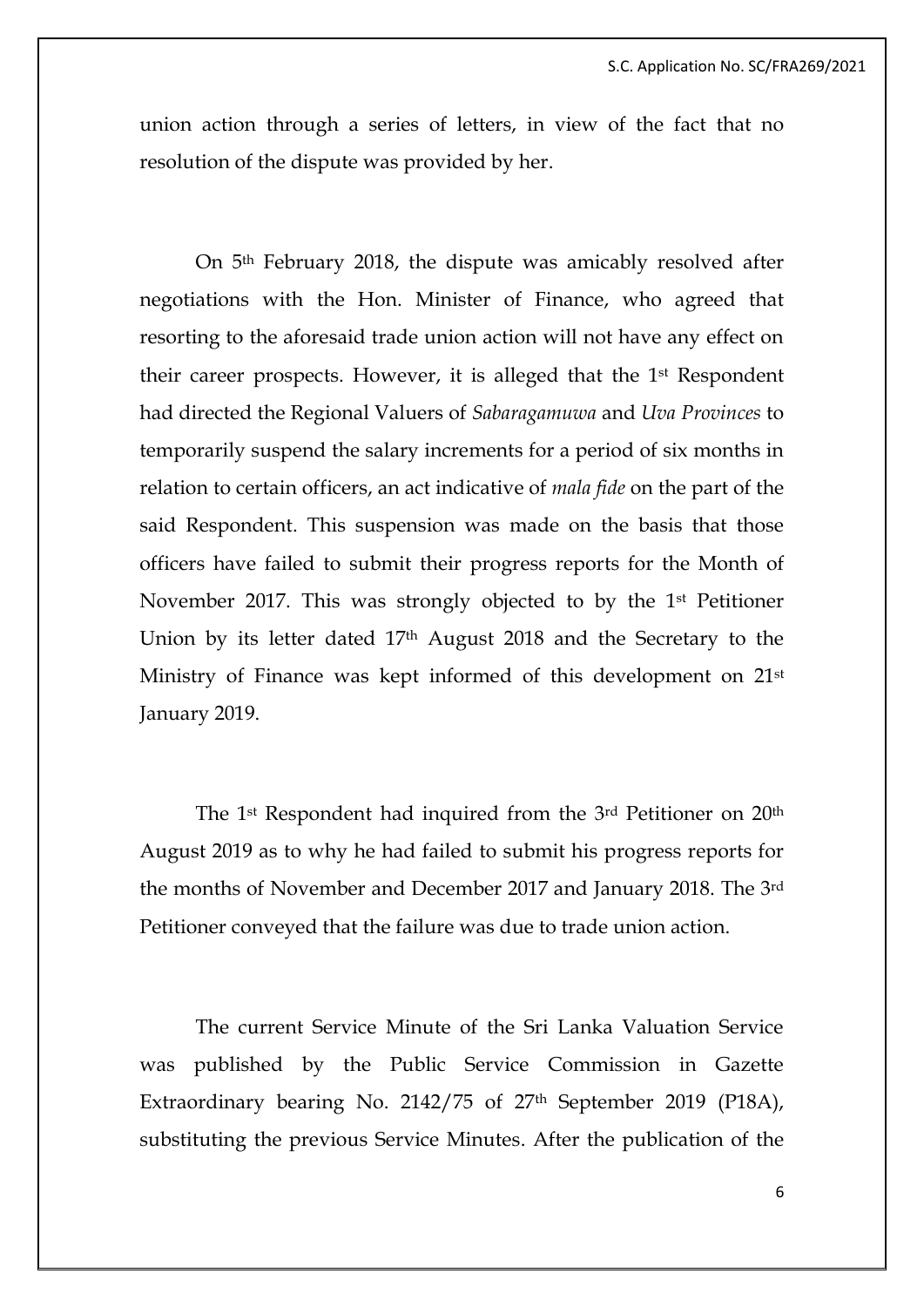current Service Minute, Field/Office based officers were absorbed to the relevant grade under Clause 14 thereof and therefore members of the 1st Petitioner Union who were from the batch of 2005 and 2008 and had a service period of well over 10 years were absorbed to Grade I of Class II while others who did not have 10 years were absorbed to Grade II of Class II. The Petitioners claim that there was no notification indicating the membership of the 1st Petitioner Union that their seniority had been suspended/affected by a period of 6 months for resorting to trade union action. The Petitioners further claim that a loss of seniority of 6 months would affect them gravely inasmuch as it would determine the Class they would fall into, namely Grade II of Class II or Grade I of Class II.

At a meeting convened by the 2nd Respondent (Hon. Minister of Economic Policies and Plan Implementation) on 24th February 2020, and held between the concerned officials and the members of the 1<sup>st</sup> Petitioner Union, a decision was taken to resolve the issue, in relation to the members who have taken part of the trade union action and had their salary increments suspended, in a manner that will not affect their career progression.

On 4th December 2020, officers of the 2010 batch who completed 10 years of service received letters from the 1st Respondent informing them of being promoted to Grade I of Class II, but only after omitting a period of 6 months from the service period for engaging in trade union action, and thereby preventing their promotion to Grade I of Class II.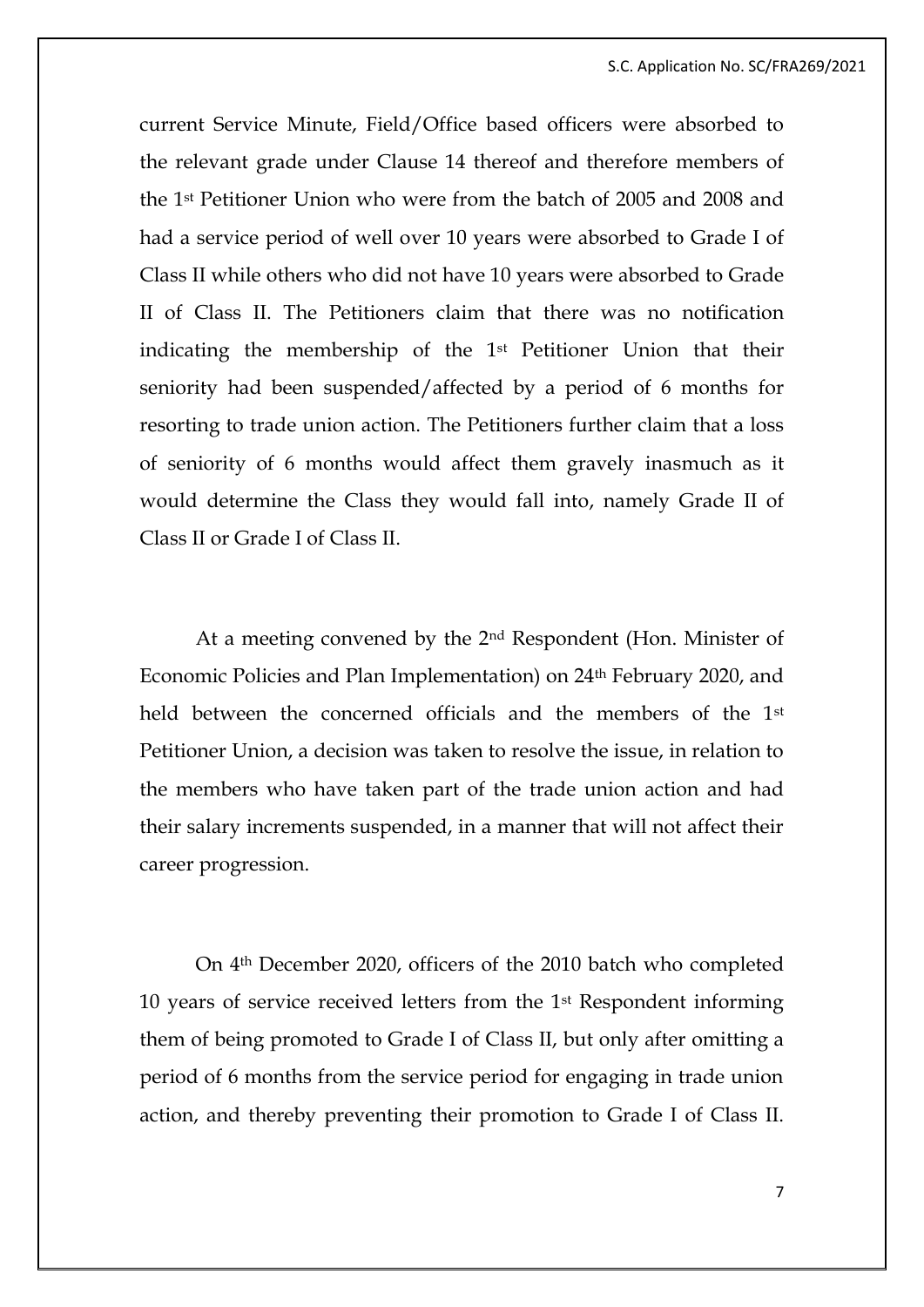Most of the membership of the 1st Petitioner Union have lodged appeals to the Public Service Commission against the said arbitrary act.

It is averred that on 3rd March 2021, the Public Service Commission had informed the 3rd Petitioner that his salary increment had been suspended for legitimate reasons and could be excluded when computing the period of satisfactory service, whilst conceding that it had not considered whether the said suspensions made by the 1<sup>st</sup> Respondent is in compliance with the due procedure (P25). The Public Service Commission, upon an enquiry made by the 3rd Respondent into the identical issue, repeated its view. The 2nd to 6th Petitioners had therefore preferred their appeals against the said decision by the Public Service Commission to the Administrative Appeals Tribunal.

The 1st Respondent, by her letter dated 13th November 2020, had initiated the process of calling for applications for the recruitment for the executive officer post of Valuer in Grade III of Class I of the Sri Lanka Valuation Service on the basis of Service Experience and Merit (P44A to E). The notice of calling applications was published on  $16<sup>th</sup>$ November 2020. In response, the members of the 1st Petitioner Union, inclusive of 3rd, 4th and 6th Petitioners have applied seeking appointment to the said post.

Whilst the said Petitioners and others were awaiting their interviews, the Public Service Commission published yet another notice in the print media on 17th July 2021, making reference to the said notice of 16th November 2020, causing an amendment to the allocation of marks given for seniority as set out in the table published therein. It is this amendment the Petitioners resist as they claim it favours a certain group of applicants to score higher marks on seniority whilst having a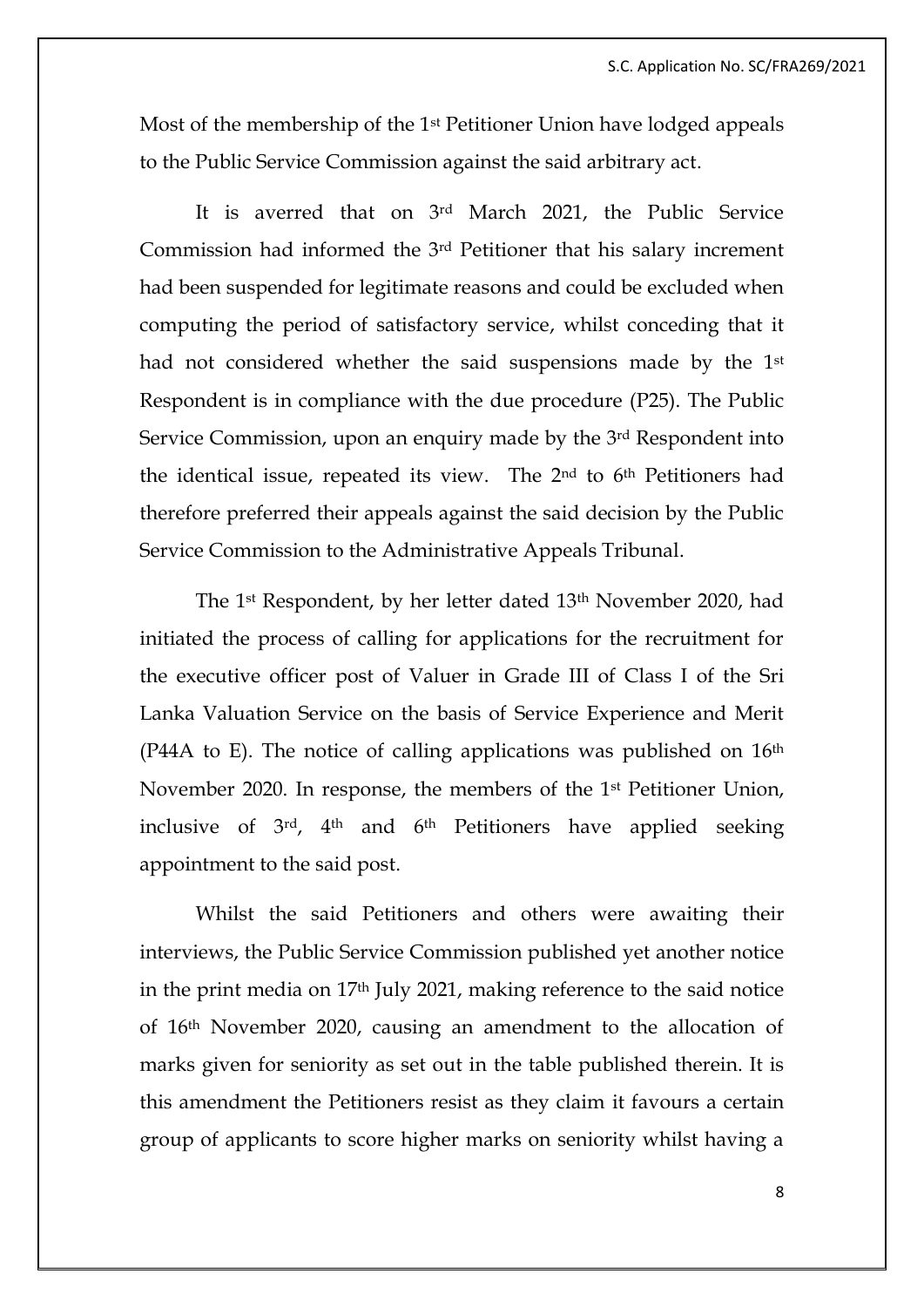negative impact on others including the members of the 1st Petitioner Union.

The Petitioners have thereby primarily sought to challenge the proposed interview process and also the legality of the suspension of their increments by the 1st Respondent for engaging in trade union activity and loss of seniority of 6 months. They claim the said suspension of increments had been made by the 1st Respondent, contrary to specific direction of the Hon. Minister and to the provisions of Public Administration Circulars, and thereby frustrating their legitimate expectations. They claim these illegal actions coupled with the amendment introduced to the Service Minute to facilitate the ulterior motives of the 1st Respondent are violative of their fundamental rights guaranteed under the Constitution.

The 1st to 4th and 14th Respondents resisted the Petitioners' application and, in view of the nature of the interim reliefs sought, the Respondents have tendered limited objections setting out the factual basis of their version.

When the instant petition was supported by the learned President's Counsel for the Petitioners on 8th December 2021, learned Additional Solicitor General who appeared for the 1st to 4th Respondents raised preliminary objections as to the maintainability of the same and sought its dismissal *in limine*. Parties were heard extensively on the preliminary objections and afforded a further opportunity to substantiate their respective position by tendering applicable judicial precedents, in addition to the ones already referred to in their respective submissions.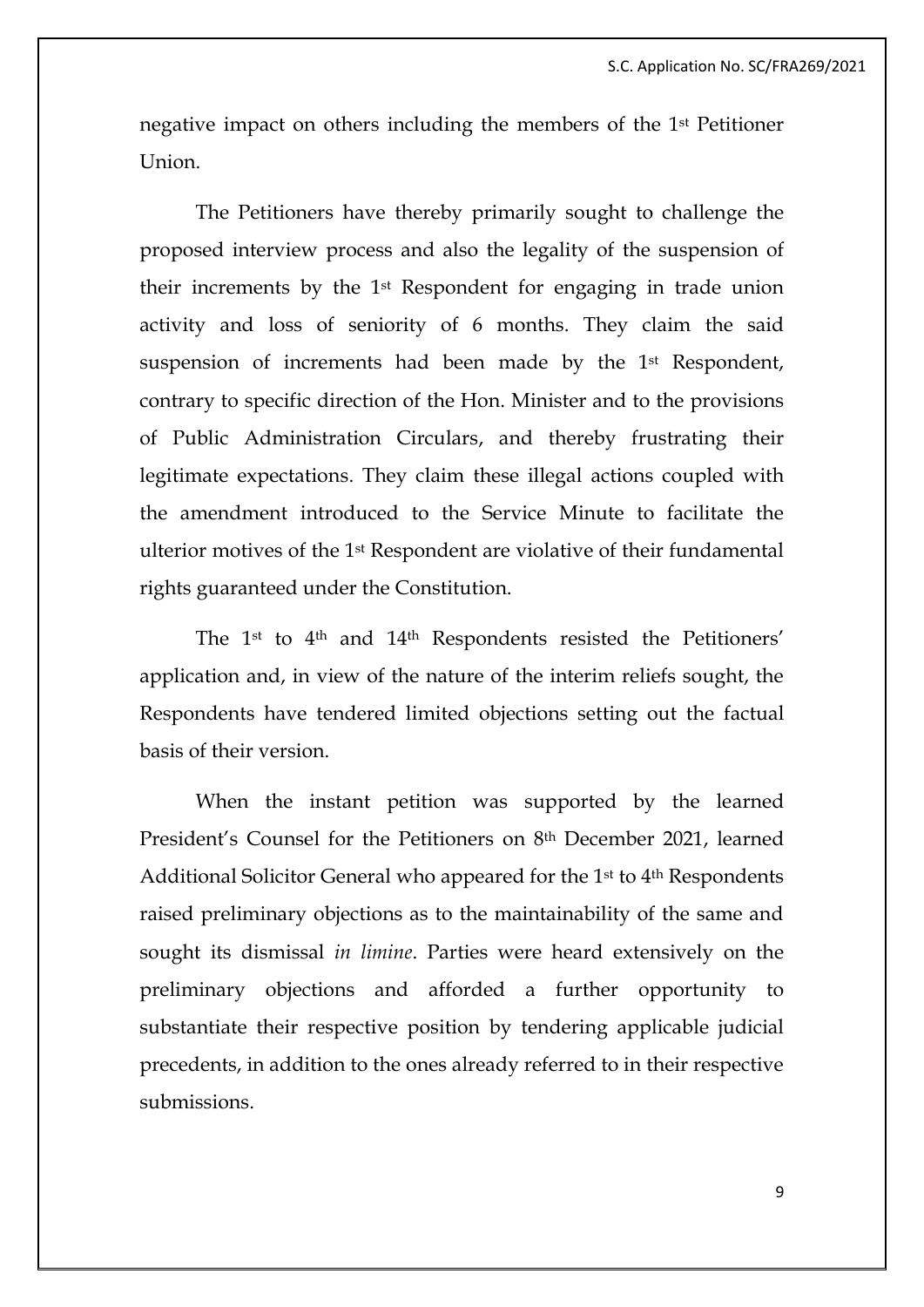During her submissions, the Learned Additional Solicitor General had articulated three grounds on which she wished to raise her objections as to the maintainability of the instant application. It was firstly contended that the latest of the series of decisions, namely the publication of the notice calling for applications to Grade III of Class I of Sri Lanka Valuation Service was published on 17th July 2021, whereas the petition challenging its validity had been tendered only on 2nd September 2021, well beyond the mandatory '*one month rule'*, as laid down in Article 126(2) of the Constitution.

In addition to the said preliminary objection, the learned Additional Solicitor General also contended that the 1st Petitioner, being a trade union, had no *locus standi* to institute proceedings under Article 126, and that the Petitioners have failed to name the necessary parties to their application, who would be adversely affected, if this Court grants relief.

10 Learned President's Counsel for the Petitioners sought to counter the first of the three objections on the basis that the Petitioners have alleged '*continuous violation'* of their fundamental rights and also have sought intervention of the Human Rights Commission seeking redress to their grievance and therefore, in terms of Section 13 of the Human Rights Commission Act No. 21 of 1996, the petition of the Petitioners could still be entertained by this Court. She invited attention of this Court to the averments contained in paragraph 96 of the petition where the 2nd to 6th Petitioners have specifically pleaded that they have preferred individual complaints to the Human Rights Commission on 15th August 2021 and relied on the *dicta* of *Murdu N.B. Fernando* J in the judgment of this Court in *Ranasinghe Arachchige Nadeesha Seuwandi Ranasinghe and another v Ceylon Petroleum Storage Terminals*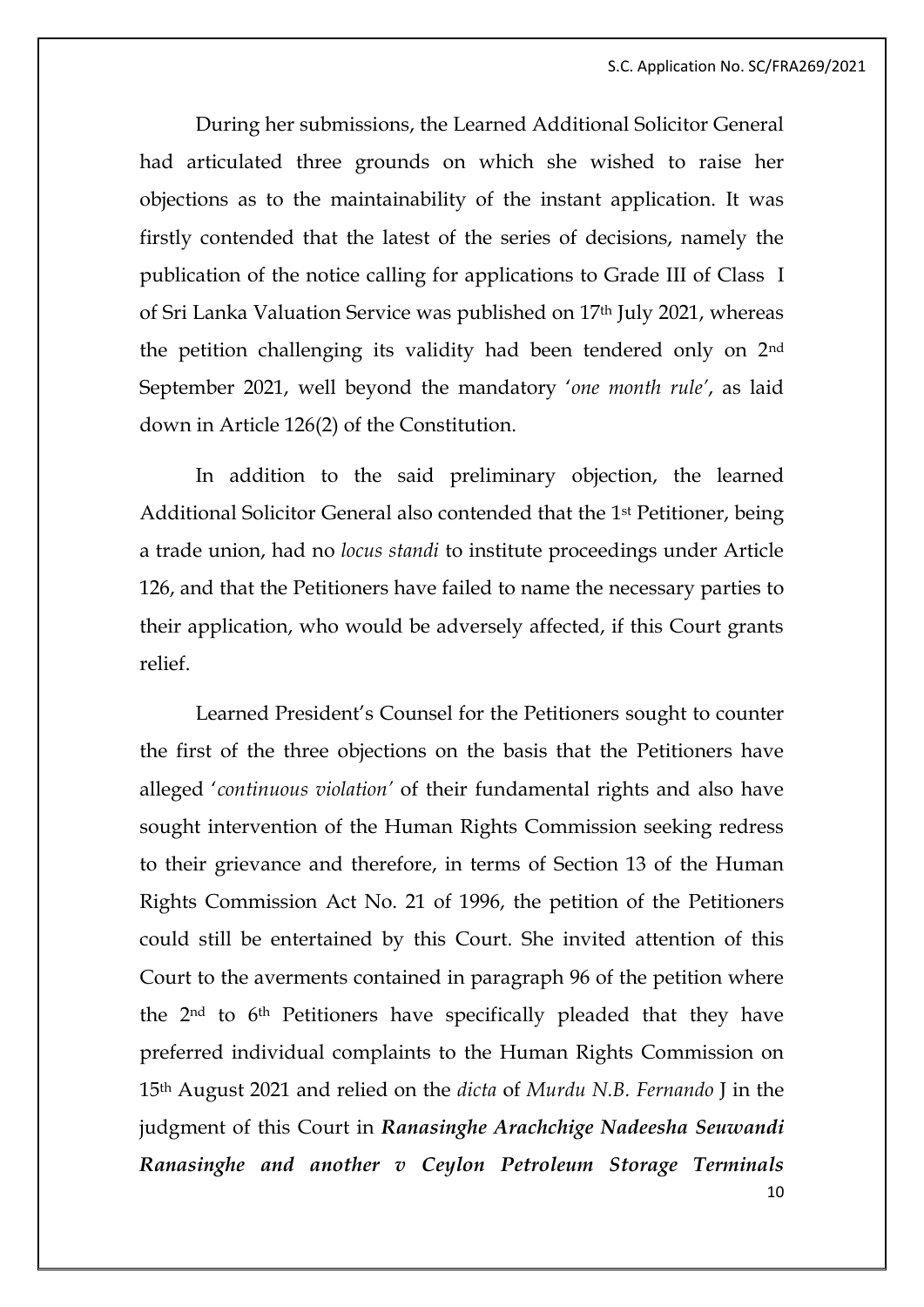*Limited* ( SC FR No. 244/2017 – S.C. Minutes of 22.02.2019), that " *… in view of the provisions of Section 13(1) of the Human Rights Commission Act, time would not run during the pendency of proceedings before the Human Rights Commission and such time will not be taken into account in computing the period of one month within which an application may be made to this Court in terms of Article 126(2) of the Constitution*."

Since the first of the three preliminary objections refers to the invocation of jurisdiction of this Court, I shall consider the same at the very outset.

Relevant Sections of the Article 126(2) of the Constitution states that any person, who alleges that a fundamental right or language right relating to such person has been infringed or is about to be infringed by executive and administrative action, either he or his Attorney at Law, "… *within one month thereof*", in accordance with such rules of Court as may be in force, apply to the Supreme Court. It is clear from the wordings of the said sub-Article that in order to ascertain the allimportant one-month period, the date of the alleged infringement must be taken as the starting point.

The first reported instance of determining the nature and the applicability of the limitation of one month as imposed by Article 126(2) perhaps arose before this Court in *Ranatunga v Jayawardena and Others* (1979) 1 Sri L.R. 124, where *Samarakoon* CJ, in upholding the objection raised by the learned Solicitor General on behalf of the Respondents, stated thus;

> *"… no action under Article 126 could have been embarked on prior to 7th September 1978. However, assuming that this was a threatened infringement and it*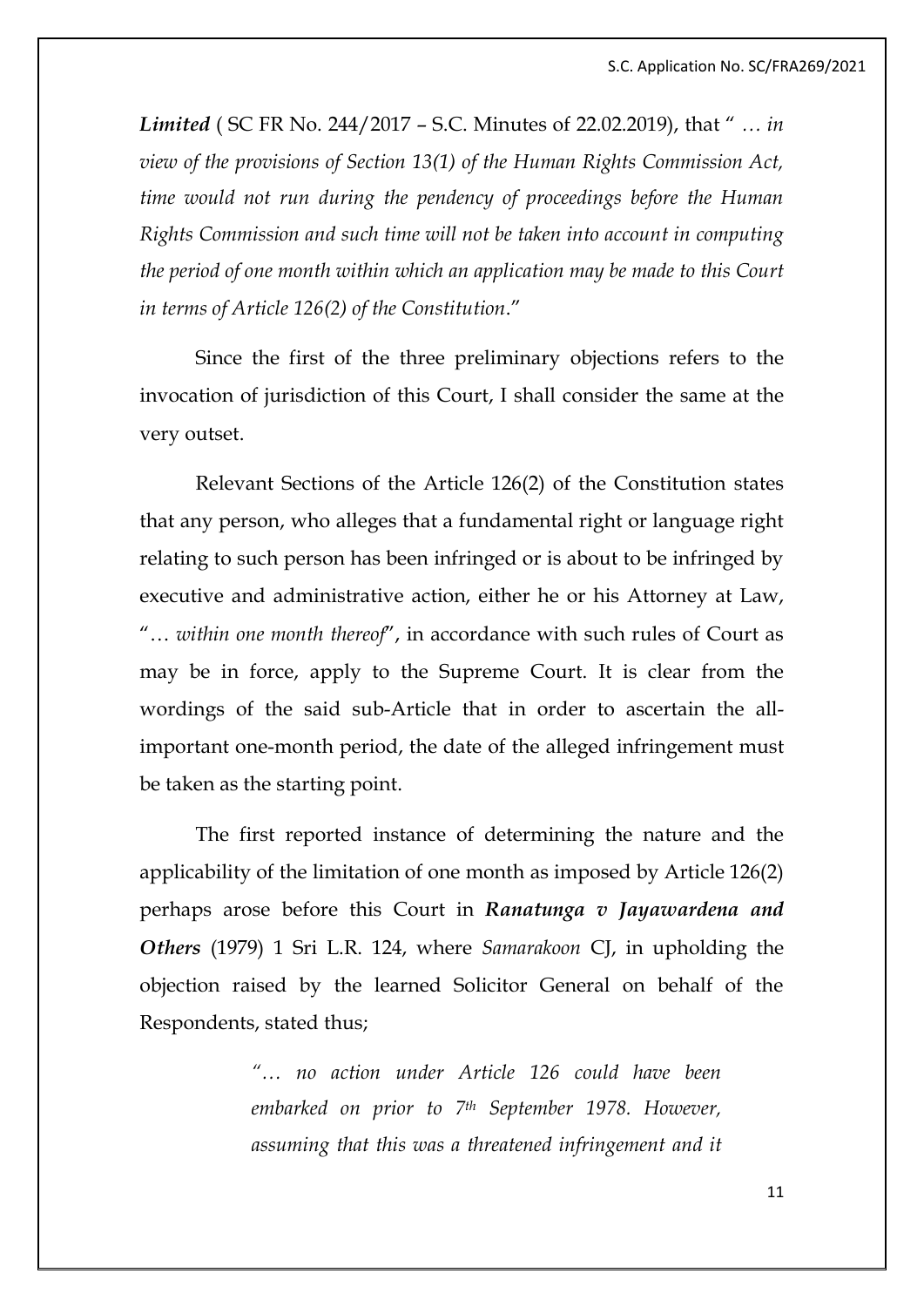*continued till the 7th of September 1978 it was up on to the petitioner to make this application after the 7th September 1978. But then the time limit of one month for institution of this application becomes applicable, and the application should therefore have been made within one month after 7th September 1978. The application has in fact been filed on the 4th June 1979, which is long after the prescribed period. Counsel for the petitioner sought to get over this provision by stating that words "within one month thereof" in Article 126(2) refers only to an infringement and not to the threatened infringement referred to in that section. I am unable to agree with this contention. The word "thereof" refers to the executive or administrative action complained of and for the purpose of this application must depend on what the petitioner alleges in this petition as the wrongful action."*

Since the promulgation of the 1978 Constitution on 7th September 1979, with the above quoted pronouncement by *Samarakoon* CJ, for over a period of four decades, this Court had consistently held that the onemonth period from the alleged infringement, as imposed by the Article 126(2), is a mandatory requirement.

In the instant application, the Petitioners allege that a series of acts and decisions attributed to the 1st Respondent and the Public Service Commission, which culminated with the publication of the notice of amended marking scheme applicable to the candidates to fill 63 vacancies of Grade III of Class I of the Sri Lanka Valuation Service, as per the order of the Public Service Commission, on 17th July 2021 (P46B) had infringed their fundamental rights. Learned President's Counsel for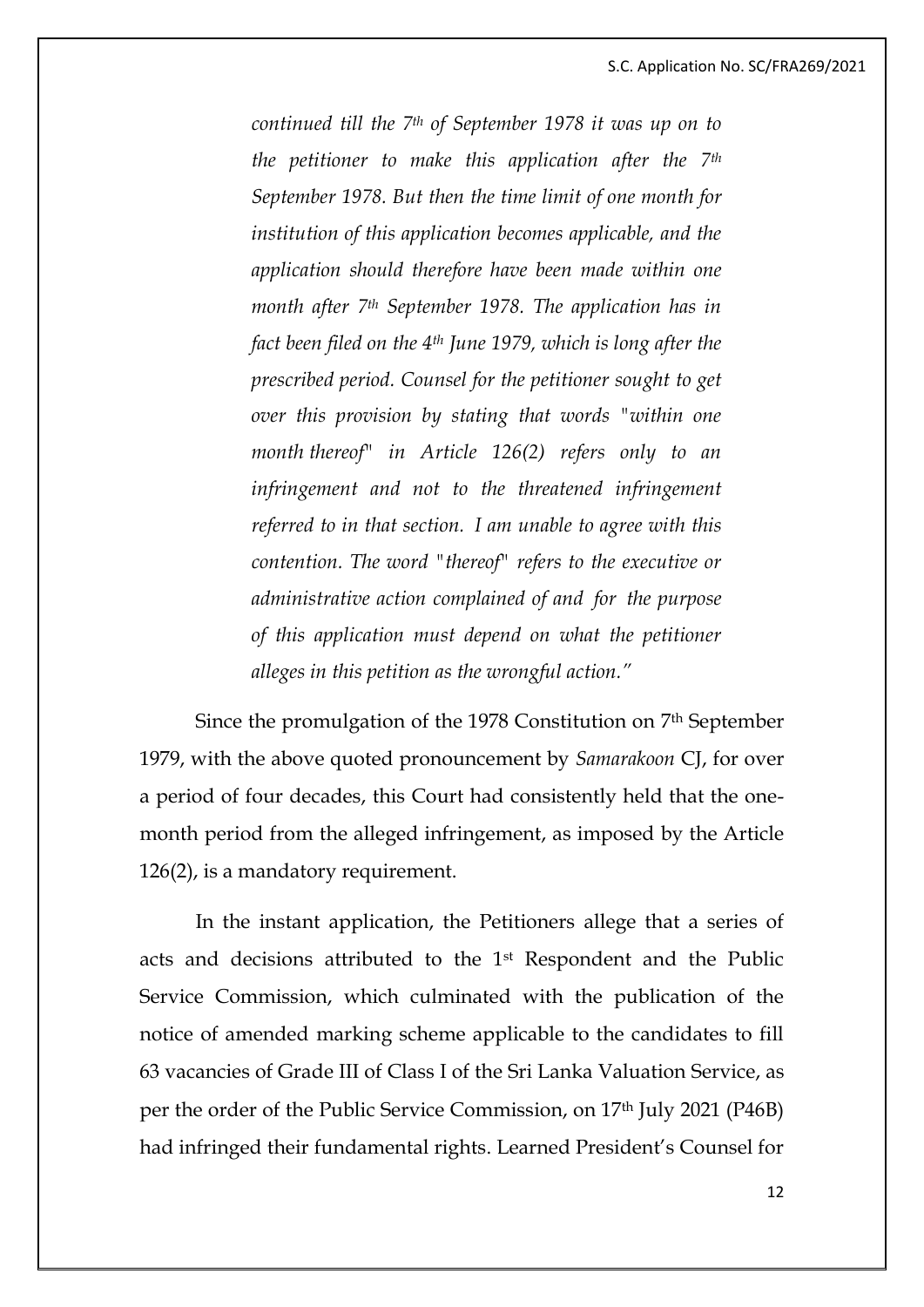the Petitioners termed the instant application is in relation to an instance of a '*continued violation'* of their fundamental rights.

In this regard, the *dicta* of *Marsoof* J in the judgment of *Lake House Employees Union v Associated Newspapers of Ceylon Ltd* (SC FR Appln. No. 637/2009 – S.C. Minutes of 17.12.2014) is relevant. His Lordship states "… *any complaint based on a continuing violation of fundamental rights may be entertained by this Court if the party invokes the jurisdiction of this Court within the mandatory period of one month from the last act in the series of acts complained of* ."

It is evident from the factual narration in the preceding paragraphs that the last of the series of acts that allegedly violate their fundamental rights is the said publication of the notice  $(P 46B)$  on  $17<sup>th</sup>$ July 2021. Parties agree that no date had been notified for the interviews of the applicants who responded to the said notice. The Petitioners have had sufficient notice of the said publication since they have lodged complaints to the Human Rights Commission against it. However, the Petitioners have filed the instant application at the Registry of this Court only on the 2nd September 2021. Therefore, the Petitioners invoked the exclusive jurisdiction of this Court conferred under Articles 17 and 126, way past the said mandatory period of one month, reckoned from the date of the last of the series of such acts attributed to the 1st Respondent and the Public Service Commission, which allegedly had infringed their fundamental rights.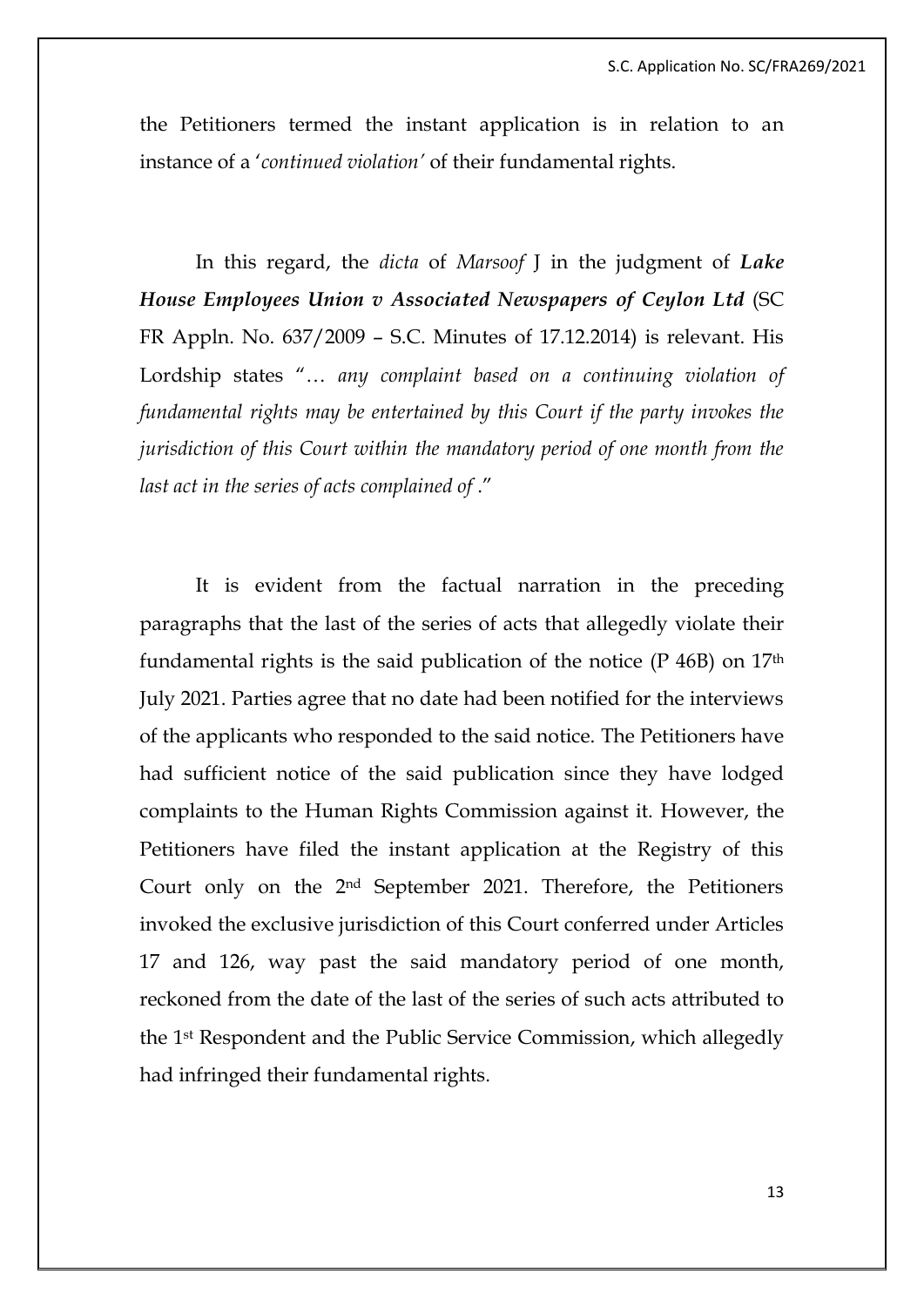In these circumstances, it is necessary to consider the contention advanced by the learned President's Counsel on behalf of the Petitioners that in view of the fact that they have tendered applications seeking redress to the alleged violation of fundamental rights to the Human Rights Commission, and with the operation of the statutory provisions of section 13 of Human Rights Commission Act, whether the preliminary objection that the application is time barred, should be rejected.

Section 13(1) of the Human Rights Commission Act No. 21 of 1996 reads as follows;

> *"Where a complaint is made by an aggrieved party in terms of Section 14 of the Commission, within one month of the alleged infringement or imminent infringement of a fundamental right by executive or administrative action, the period within which the inquiry into such complaint is pending before the Commission, shall not be taken into account in computing the period of one month within which an application may be made to the Supreme Court by such person in terms of Article 126(2) of the Constitution."*

This Court on several instances had the occasion to consider the effect of the said statutory provisions in relation to an application that had been tendered to Court after the mandatory one-month period.

His Lordship *S.N. Silva* CJ, in the judgment of *Subasinghe v The Inspector General of Police and Others* (SC Spl. No.16 of 1999 – S.C. Minutes of 11.09.2000) where the Petitioner had relied on section 13 of the Human Rights Commission Act to bring his application within the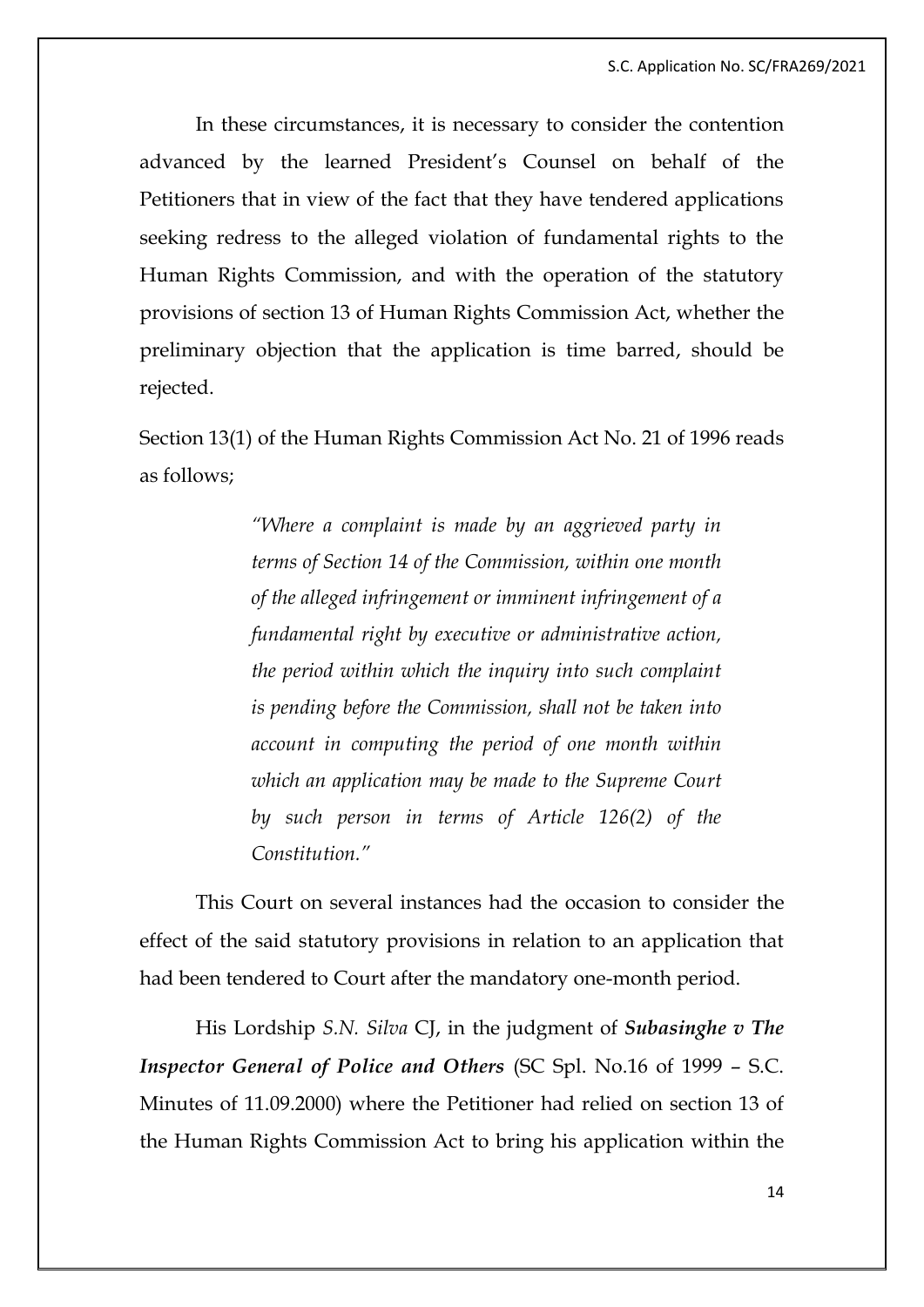time limit imposed by Article 126(2), had rejected that contention on the basis that " *the petitioner has failed to adduce any evidence that there has been an inquiry pending before the Human Rights Commission*."

In a situation where the petitioner had produced the receipt issued by the Human Rights Commission confirming the lodgement of an application for violation of human rights, *Amaratunga* J, in *Ranaweera and Others v Sub Inspector Vinisias and Others* ( SC FR Appln. No. 654/2003 – S.C. Minutes of 13.05.2008) held that "… *the Human Rights Commission is not legally obliged to hold an investigation into every complaint received by it regarding the alleged violation of a fundamental right. Therefore, a party seeking to utilise section 13(1) of the Human Rights Commission Act … is obliged to place material before this Court to show that an inquiry into his complaint is pending before the Human Rights Commission.*"

The Petitioners have placed heavy reliance of the already quoted dicta of Fernando J in *Ranasinghe Arachchige Nadeesha Seuwandi Ranasinghe and another v Ceylon Petroleum Storage Terminals Limited* (supra). But the circumstances that related to the Petitioners' application on applicability of Section 13 are clearly distinguishable from one important factor as referred to in the said judgment. It is stated clearly therein (at p. 15 of the judgment) that the petitioners in that application had declared in the petition that "… *a complaint was made to the Human Rights Commission and that the said complaint was acknowledged by the Human Rights Commission*." In the instant application, what the Petitioners have averred in paragraph 96 of their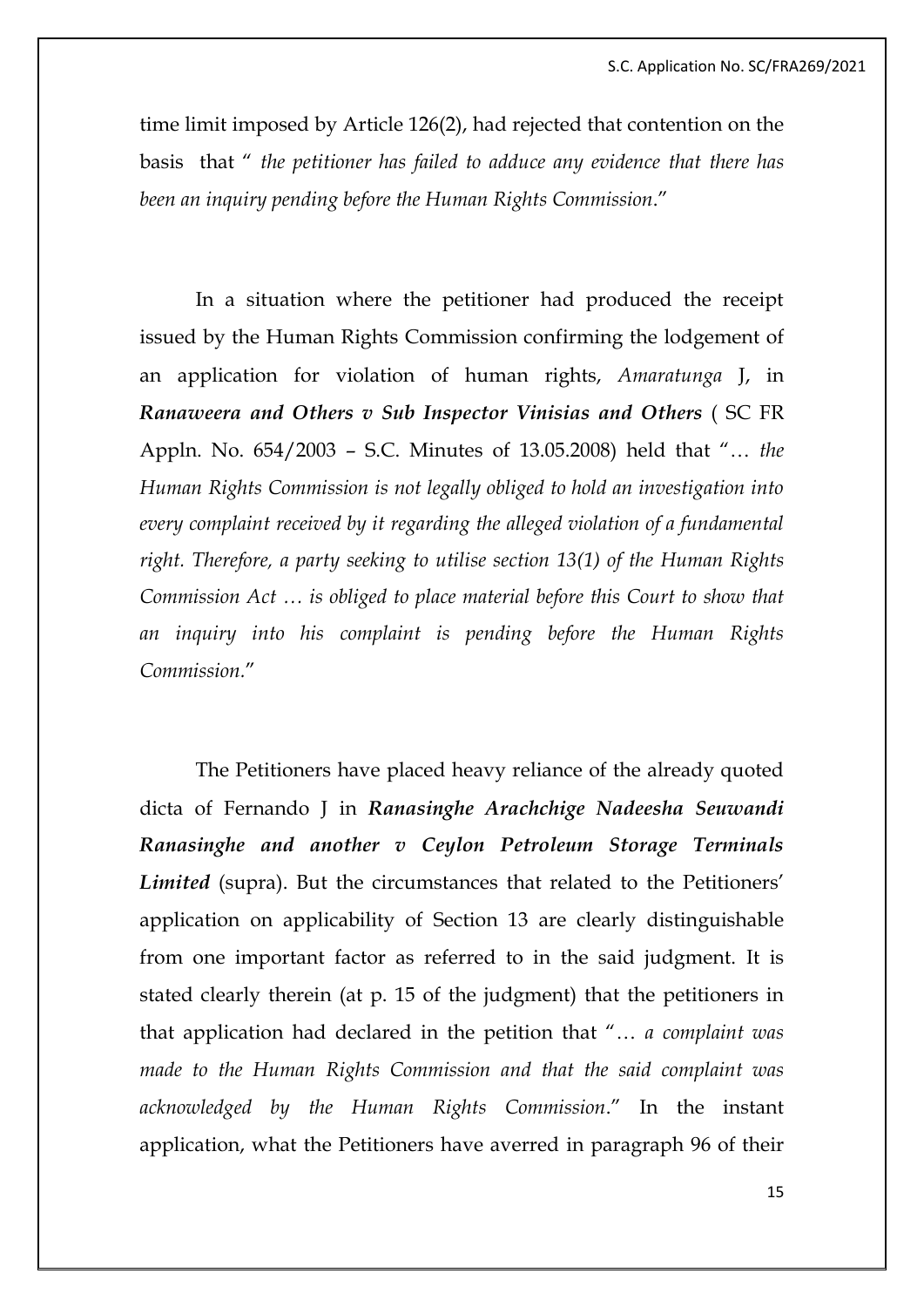petition is "*the Petitioners state that the 1st Petitioner on behalf of its Members and the 2nd to 6th Petitioners have individually preferred complaints to the Human Rights Commission on the 15th August 2021 concerning matters complained hereof*."

The instant application was filed on 2nd September 2021 and was taken up for support to consider granting of leave to proceed on 8th December 2021. During the said interval of three months the Petitioners could have at least tendered any communication addressed to them by that Commission that their applications were accepted and are pending investigations. But they did not. Thus, the Petitioners have failed "*to place material before this Court to show that an inquiry into his complaint is pending before the Human Rights Commission"* per *Ranaweera and Others v Sub Inspector Vinisias and Others* (supra). In this context, it is relevant to note that this Court had frowned on the practice of those petitioners, who seek to '*circumvent*' the limitation imposed by Article 126(2) by resorting to statutory provisions of Section 13(1) of the Human Rights Commission Act. In the judgment of *Kithsiri v Faizer Musthapha and Others* (SC FR Appln No. 362/2017 – S.C. Minutes of 10.01.2018) *Aluwihare* J held that in the absence of any material to show that an inquiry into the petitioner's complaint is pending before the Commission and in view of the petitioner's desire not to have his complaint investigated into by the Commission, the preliminary objection raised on time bar is entitled to succeed.

It must also be noted that, despite the mandatory requirement consistently imposed on a petitioner in invoking the jurisdiction under Article 126 within the stipulated period of one month since the alleged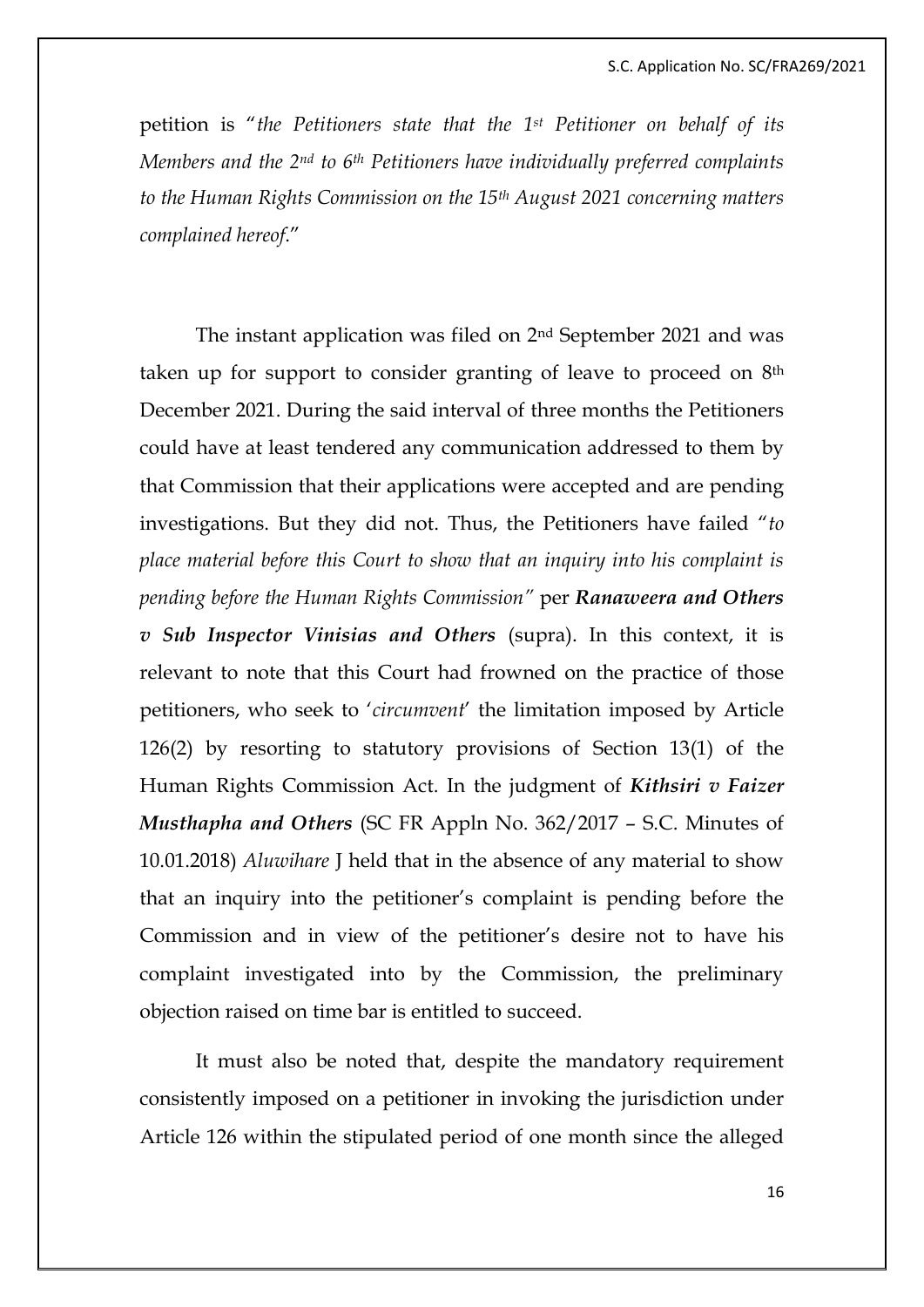infringement, this Court had however retained its discretion to entertain applications which allege violation of fundamental rights but are filed beyond the said period of one month, if certain conditions are fulfilled.

In *Gamaethige v Siriwardana* (1988) 1 Sri L.R. 384, *Mark Fernando* J had held (at p.402) that "… *in exceptional cases, on the application of the principle lex non cogit ad impossibilia, if there is no lapse, fault or, delay on the part of the petitioner, this Court has a discretion to entertain an application made out of time."* His lordship had decided so upon a position that had arisen for consideration in the case of *Edirisuriya v Navaratnam and Others* (1985) 1 Sri L.R. 100. The petitioner in that matter had been arrested and detained under a detention order without allowing access to his family or to any lawyer. When access was permitted subsequently his visitors were advised '*not to discuss about the case*'. He complained of violation of his fundamental rights guaranteed under Articles 13(1), (2), 12(1) and (2) of the Constitution. The Respondents have taken up the position that the application of the petitioner is time barred, as he had taken more than a month since his arrest to come before Court.

At the hearing, it was conceded by the learned Deputy Solicitor General, who represented the respondents, that "*if the petitioner had, after he was taken into custody by the Police, been held incommunicado, then the period he was so held without having the opportunity of communicating with his relations and or lawyers and of taking any meaningful steps to invoke the jurisdiction of this Court should not and would not be counted in computing the period of one month referred to in sub-article (2) of Article 126 of the Constitution and that the maxim lex non cogit ad impossibilia would, in such a situation, apply*".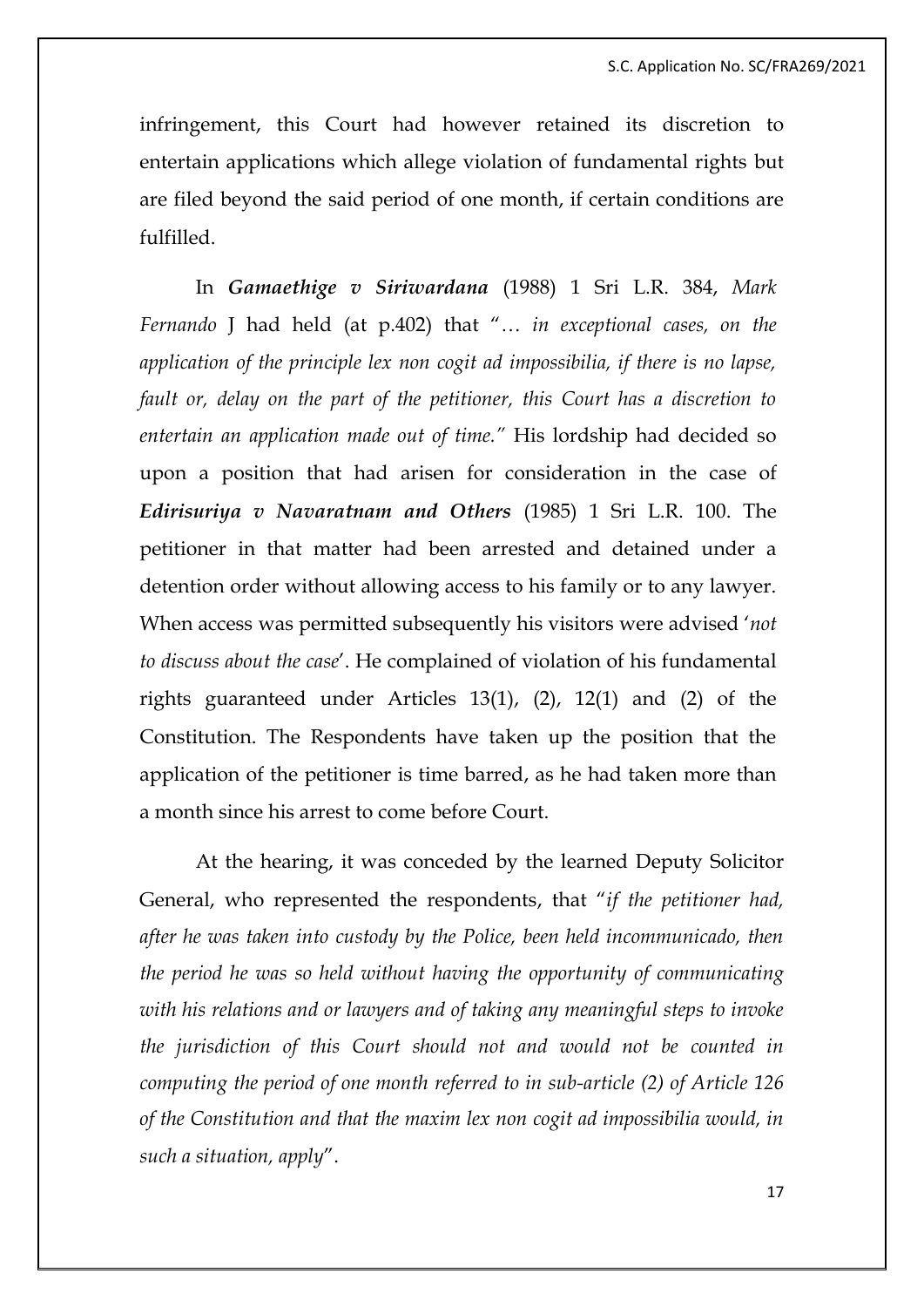In view of the constraints placed on the said petitioner, *Fernando* J had stated in *Gamaethige v Siriwardana* ( at p.401) "*the time limit of one month prescribed by Article 126(2) has thus been consistently treated as mandatory; where however by the very act complained of as being an infringement of a petitioner's fundamental right, or by an independent act of the respondents concerned, he is denied such facilities and freedom (including access to legal advice) as would be necessary to involve the jurisdiction of this court, this Court has discretion, possibly even a duty, to entertain an application made within one month after the petitioner ceased to be subject to such restraint."*

In order to exempt from the one-month time limit, it is for the Petitioners to satisfy this Court of the existence of unavoidable circumstances that had prevented them from invoking the jurisdiction of this Court. It was also stated in *Gamaethige v Siriwardana* (supra) (at p. 401) that it is "*a heavy burden on a petitioner who seeks that indulgence*".

The Petitioners have apparently not relied on this exception, as they have not averred any circumstances that the resultant delay is "*no lapse, fault or, delay on the part of the petitioner".* 

In view of the considerations referred to above, I am of the view that the preliminary objection on the time bar raised by the learned Additional Solicitor General on behalf of the 1st to 4<sup>th</sup> and 14<sup>th</sup> Respondents is entitled to succeed. The petition of the Petitioners is clearly time barred. Therefore, the necessity to consider the two remaining preliminary objections does not arise.